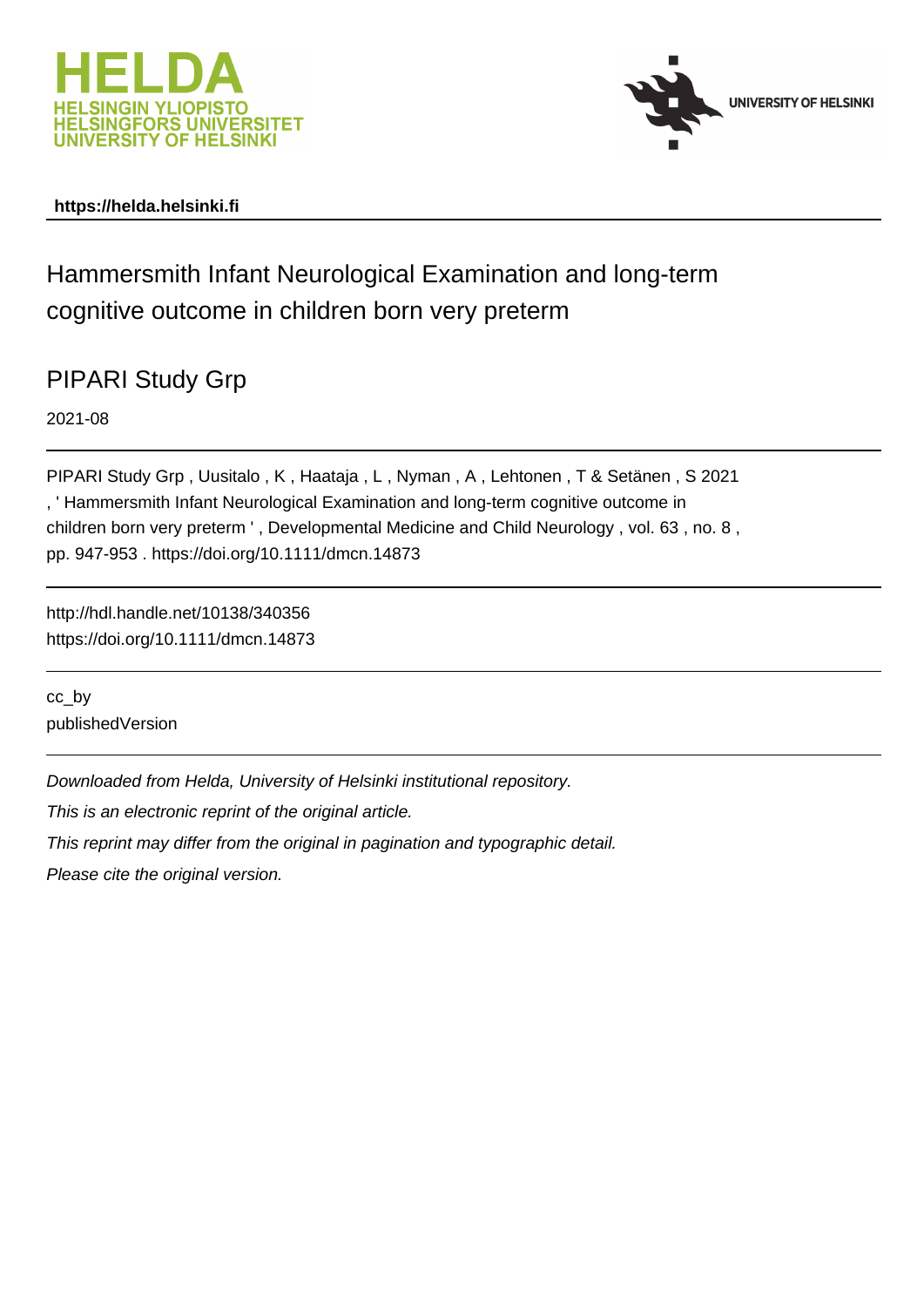# Hammersmith Infant Neurological Examination and long-term cognitive outcome in children born very preterm

KAROLIINA UUSITALO<sup>1,2</sup> D | LEENA HAATAJA<sup>3</sup> | ANNA NYMAN<sup>4</sup> | TUOMO LEHTONEN<sup>2,5</sup> |  $SIRKKU$  SETÄNEN $1.2.6$  | THE PIPARI STUDY GROUP\*

1 Department of Pediatric Neurology, University of Turku, Turku; 2 Turku University Hospital, Turku; 3 Children's Hospital and Pediatric Research Center, University of Helsinki and Helsinki University Hospital, Helsinki; 4 Department of Psychology, University of Turku, Turku; 5 Department of Ophthalmology, University of Turku, Turku, Finland. 6 Department of Women's and Children's Health, Uppsala University, Uppsala, Sweden.

Correspondence to Karoliina Uusitalo at Department of Pediatric Neurology, Turku University Hospital, Kiinamyllynkatu 5-8, 20520 Turku, Finland. E-mail: [karoliina.uusitalo@utu.fi](mailto:)

\*Members of the PIPARI Study Group are listed in Appendix S1 (online supporting information). This article is commented on by Bos on page 891 of this issue.

### PUBLICATION DATA

Accepted for publication 25th February 2021.

Published online 8th April 2021.

### ABBREVIATIONS

| <b>DCD</b>  | Developmental coordination      |
|-------------|---------------------------------|
|             | disorder                        |
| <b>HINE</b> | Hammersmith Infant              |
|             | Neurological Examination        |
| MABC-2      | Movement Assessment Battery     |
|             | for Children, Second Edition    |
| <b>MND</b>  | Minor neurological dysfunction  |
| WISC-IV     | Wechsler Intelligence Scale for |
|             | Children, Fourth Edition        |
|             |                                 |

AIM To study the association between the Hammersmith Infant Neurological Examination (HINE) at age 2 years and neurocognition at age 11 years in children born very preterm. We hypothesized that the HINE at 2 years would be associated with neurocognition, that is, neurological, motor, and cognitive outcomes at 11 years.

METHOD A total of 174 children (mean gestational age 29.0wks, SD 2.7; minimum 23.0, maximum 35.9; 95 [55%] males, 79 [45%] females) born very preterm (birthweight ≤1500g/ gestational age <32wks), were included in a prospective cohort recruited from 2001 to 2006 in Turku, Finland. The HINE was performed at 2 years' corrected age. Neurocognition at 11 years was assessed with the Touwen neurological examination, Movement Assessment Battery for Children, Second Edition (MABC-2), and full-scale IQ (Wechsler Intelligence Scale for Children, Fourth Edition).

**RESULTS** The HINE global score was associated with the results of the Touwen neurological examination (odds ratio [OR]=0.9, 95% confidence interval [CI] 0.8–0.9,  $p=0.001$ ), MABC-2  $(\beta=1.4, 95\% \text{ Cl } 0.7-2.2, p<0.001)$ , and full-scale IQ  $(\beta=1.2, 95\% \text{ Cl } 0.8-1.7, p<0.001)$ , even when adjusted. When children with cerebral palsy (CP) were excluded, the HINE was still associated with full-scale IQ (unadjusted  $\beta$ =1.2, 95% CI 0.3-2.1, p=0.01).

**INTERPRETATION** A higher HINE global score at 2 years was associated with better general intelligence at 11 years even in children without CP. The HINE may be a useful tool to detect children at risk for later cognitive impairment.

The incidence of cerebral palsy (CP) in children born preterm is decreasing<sup>1,2</sup> whereas other neurodevelopmental impairments, such as minor neurological dysfunction (MND) and developmental coordination disorder (DCD), are still prevalent in children born preterm compared to their peers.3,4 Both MND and DCD commonly co-occur with other developmental difficulties, such as problems with learning, behaviour, and attention; $5-7$  this underlines the importance of recognizing these conditions even in the absence of CP. A structured neurological examination of the newborn has been shown to be an efficient tool to predict early neurodevelopmental outcome.8,9 The Hammersmith Infant Neurological Examination (HINE) is a simple and standardized method for assessing children between 3 and 24 months of age.<sup>10</sup> It has a strong predictive validity for CP even before 5 months, particularly when combined with brain magnetic resonance imaging (MRI).<sup>8</sup> Although CP can usually be diagnosed by  $\frac{1}{2}$  years,  $8,9$  early developmental scales might underestimate the rate of non-CP neurodevelopmental impairments compared to later, more specific assessments.<sup>1</sup>

Children born very preterm are also at risk for different levels of cognitive impairment.<sup>1,11–13</sup> Neurological assessment at a term-equivalent age has been shown to associate with cognitive development at 2 years in children born preterm.<sup>14</sup> To our knowledge, no studies have been conducted on the association between the HINE in early childhood and non-CP neurocognitive impairments at middle-school age. Our aim was to study the association between the HINE at 2 years' corrected age and neurocognition, that is, neurological, motor, and cognitive outcomes at 11 years in children born very preterm. The hypothesis was that the HINE at 2 years would be associated with neurocognition at 11 years. In addition, we expected the neurological outcome at 11 years to associate with the concurrent cognitive outcome.

# METHOD

# **Participants**

This prospective regional cohort study is part of the multidisciplinary PIPARI study (The Development and

© 2021 The Authors. Developmental Medicine & Child Neurology published by John Wiley & Sons Ltd on behalf of Mac Keith Press DOI: 10.1111/dmcn.14873 947 This is an open access article under the terms of the [Creative Commons Attribution](http://creativecommons.org/licenses/by/4.0/) License, which permits use, distribution and reproduction in any medium, provided the original work is properly cited.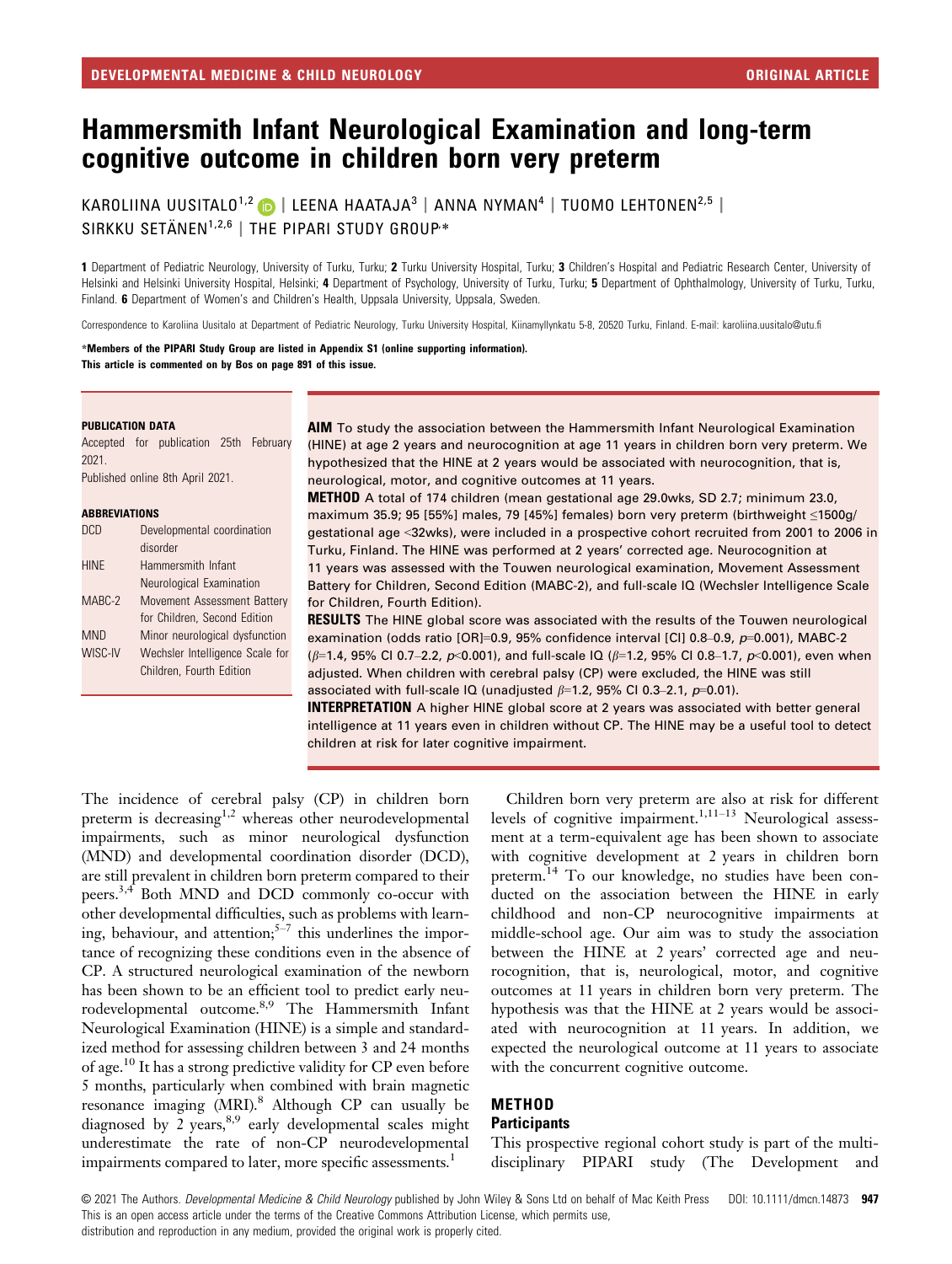Functioning of Very Low Birth Weight Infants from Infancy to School Age) of infants born very preterm.<sup>15</sup> Participants were born from January 2001 to December 2006 to Finnish- or Swedish-speaking families at Turku University Hospital, Finland. From 2001 to 2003, the inclusion criteria were a birthweight equal to or less than 1500 grams and preterm birth (<37wks gestation). From 2004, the inclusion criteria were extended to all infants born at less than 32 weeks of gestational age irrespective of birthweight. Exclusion criteria were severe congenital anomalies or diagnosed syndromes affecting development. The flow chart showing participant selection is shown in Figure S1 (online supporting information).

## Ethical approval

The ethics review committee of the Hospital District of South-West Finland approved the study protocol in 2000 and 2012. Written informed consent was provided by parents and children.

# HINE at 2 years' corrected age

The structured neurological examination at 2 years' corrected age was performed by an experienced physician and physiotherapists using the HINE.<sup>10</sup> The sequential Hammersmith Neonatal Neurological Examination was performed in all children during the neonatal period, but the HINE was not performed before 2 years unless there was a high risk or clinical suspicion of CP. The HINE consists of three sections: (1) neurological examination; (2) developmental milestones; and (3) behaviour. The first section includes 26 items that evaluate five subsections: cranial nerve function; posture; movements; tone; and reflexes. The second section includes eight items that describe developmental milestones and the third section includes three items that evaluate behaviour during assessment. Each item of the first section is scored individually and these item scores are summed up to calculate the subsection scores and then the global score (minimum 0, maximum 78). In this study, HINE scores were analysed as a continuous variable. If there was a diagnosis of CP, it was confirmed after a systematic clinical follow-up at 2 years' corrected age by an experienced child neurologist. To classify the severity of CP, the Gross Motor Function Classification System (GMFCS) was used.<sup>16</sup>

# Neurocognition at 11 years of age Touwen Neurological Examination

The neurological outcome at 11 years was assessed with the Touwen neurological examination.<sup>6</sup> It was performed by one of three physicians except for the ophthalmological part, which was performed by an ophthalmologist as part of a comprehensive ophthalmological assessment. The Touwen neurological examination includes eight domains: posture and muscle tone; reflexes; fine manipulation; involuntary movements; associated movements; coordination and balance; sensory function; and cranial nerve function. All Touwen neurological examination tests were video

# What this paper adds

- A Hammersmith Infant Neurological Examination (HINE) global score at 2 years was associated with long-term neurocognitive function.
- Severe cognitive impairment was significantly more common in 11-year-old children with complex minor neurological dysfunction compared to typically developing children.
- The HINE performed at 2 years detects risks of cognitive impairment at 11 years in children born very preterm.
- A higher HINE score at 2 years was associated with better general intelligence at 11 years.

recorded; in case of any uncertainty regarding the examinations, the videos were reassessed together with an experienced child neurologist. The examinations were classified according to the classification criteria set out by Hadders-Algra<sup>6</sup> using computerized scoring. The result was considered neurologically typical if the child had no abnormal domains; if the child had one or two dysfunctional domains, it was regarded as simple MND. For complex MND, more than two domains had to be dysfunctional. Children who had a result of neurologically typical or simple MND were classified as having a neurological condition within the typical range, unlike children with complex MND. This classification was done to highlight the clinically important features of complex MND.<sup>17</sup>

# Movement Assessment Battery for Children, Second **Edition**

Motor development at 11 years was evaluated with the Movement Assessment Battery for Children, Second Edition  $(MABC-2)^{18,19}$  by the same physician who performed the Touwen neurological examination. The MABC-2 includes three subscales: manual dexterity; aiming and catching; and balance. The raw scores of the subscales were converted into total standard and centile scores according to the test manual using age band  $3(11-16y)$  and the norms for 11-year-old children. A total score greater than the fifth centile indicated typical motor development. A score equal to or less than the fifth centile, together with motor problems that interfered with activities of daily living, denoted DCD.<sup>19</sup> The Developmental Coordination Disorder Questionnaire 2007 was used to assess how motor problems interfered with activities of daily living. The results of the questionnaire have been published elsewhere.<sup>20</sup>

## Wechsler Intelligence Scale for Children, Fourth Edition

Cognitive outcome at 11 years was assessed with the Wechsler Intelligence Scale for Children, Fourth Edition (WISC-IV), Finnish translation.<sup>21,22</sup> The assessment was performed in Finnish or Swedish according to the child's native language. Finnish assessments were performed by one of two Finnish-speaking psychologists and the Swedish assessments by a native-speaking Swedish psychologist. General intelligence was measured with a full-scale IQ that consisted of four indexes: verbal comprehension; perceptual reasoning; working memory; and processing speed. Based on the test manual,  $2^{1,22}$  a full-scale IO of less than 70 (≤2SD) was classified as severe cognitive impairment.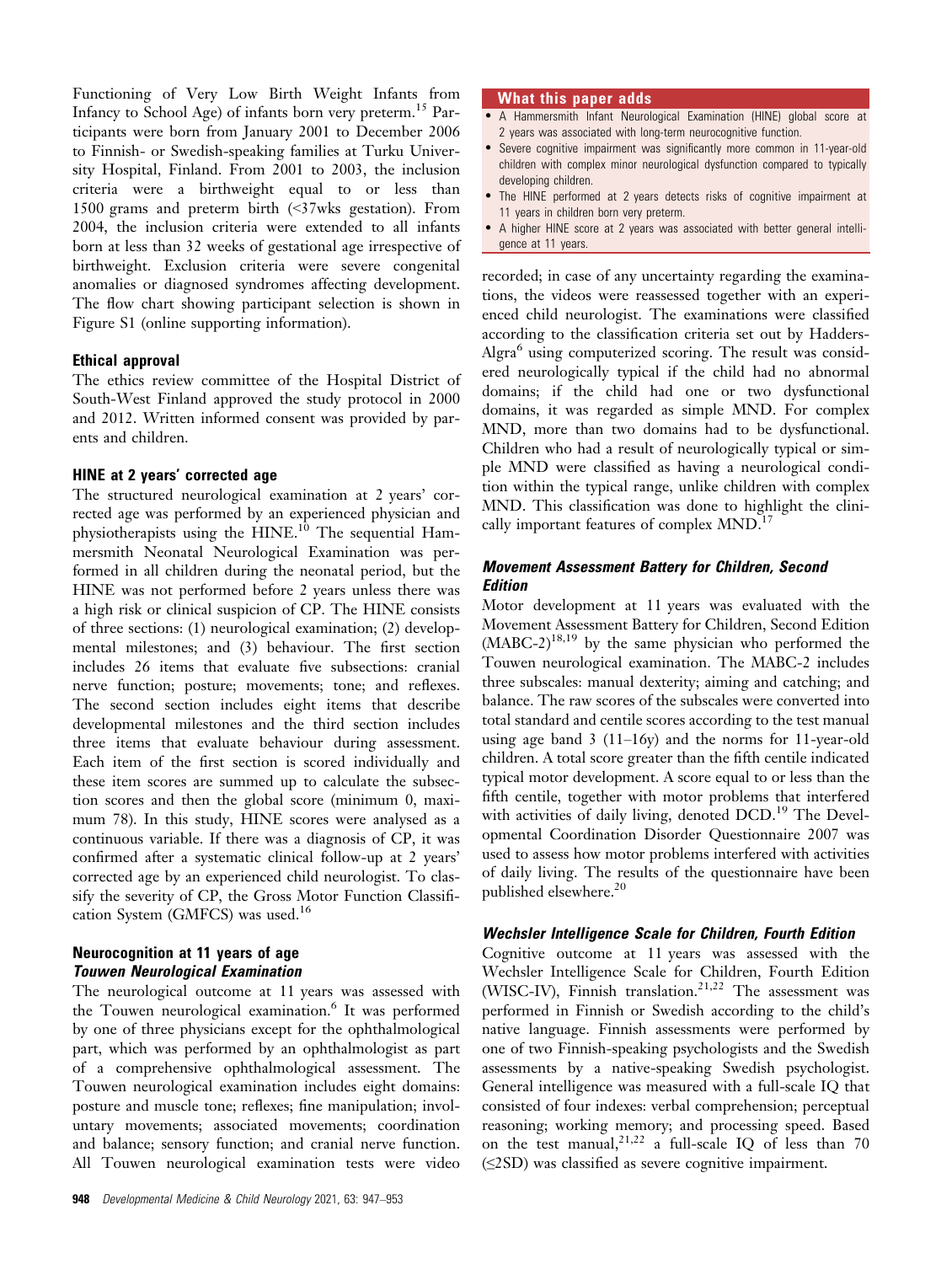Table 1: Characteristics of children born very preterm (birth weight ≤1500g or gestational age <32wks) compared to children born very preterm who withdrew from the study

| Characteristic                                      | Total study cohort $(n=174)$   | Children who withdrew $(n=47)$ | p    |
|-----------------------------------------------------|--------------------------------|--------------------------------|------|
| Gestational age mean (SD), (minimum, maximum), wks  | 29.0 (2.7) (23.0, 35.9)        | 29.2 (2.7) (23.7, 34.1)        | 0.6  |
| Birth weight mean (SD), (minimum, maximum), g       | 1119.2 (314.4) (400.0, 2120.0) | 1226.3 (375.1) (580.0, 1970.0) | 0.05 |
| Small for gestational age $(\leq 2SD)$ , n $(\%)$   | 58 (33)                        | 10(21)                         | 0.1  |
| Birth weight z-score, mean (SD), (minimum, maximum) | $-1.4$ (1.5) ( $-4.9$ , 3.4)   | $1.2(1.3)(-3.9, 1.1)$          | 0.3  |
| Male, $n$ $\left(\frac{9}{6}\right)$                | 95 (55)                        | 30(64)                         | 0.3  |
| Caesarean delivery, n (%)                           | 106(61)                        | 28 (60)                        | 0.9  |
| Multiple birth, $n$ (%)                             | 58 (33)                        | 9(19)                          | 0.06 |
| Bronchopulmonary dysplasia, n (%)                   | 24 (14)                        | 6(13)                          | 0.9  |
| Operated necrotizing enterocolitis, n (%)           | 7 out of 171 (4)               | 3 out of 46 (7)                | 0.4  |
| Sepsis, $n$ $(\%)$                                  | 31 (18)                        | 6 (13)                         | 0.4  |
| Laser-treated retinopathy of prematurity, $n$ (%)   | 5 out of 163 (3)               | 3 out of 44 (7)                | 0.4  |
| Major brain pathologies on MRI at term age, $n$ (%) | 45 out of 169 (27)             | 11 out of 46 (24)              | 0.7  |
| Mother's education >12 $v$ , n (%)                  | 109 out of 172 (63)            | 20 out of 43 (47)              | 0.04 |
| Father's education >12y, $n$ (%)                    | 56 out of 170 (33)             | 12 out of 41 (29)              | 0.7  |

 $a$ The specific MRI protocol and details about the classification of the findings have been described by Setänen et al.<sup>20</sup> MRI, magnetic resonance imaging.

## Statistical analysis

Differences in continuous background characteristics (gestational age and birthweight) between participating children and children who withdrew from the study were studied using an independent samples t-test (Table 1). For the categorical background characteristics, a  $\chi^2$  or Fisher's exact test was used, as appropriate. Differences in HINE global score according to the 11-year outcomes (typical neurological outcome or complex MND, typical motor development or DCD, and full-scale IQ≥70 or full-scale IQ<70) were studied using a Mann–Whitney U test (Tables 2–4). Associations between the continuous HINE global score and continuous outcome variables (MABC-2, full-scale IQ, and four indexes of the WISC-IV) were studied using linear regression analysis. The association between the continuous HINE global score and categorical outcome variable (typical neurological outcome or complex MND) was studied using logistic regression analysis. The association between the 11-year outcome (typical neurological outcome or complex MND and continuous full-scale IQ) was studied using linear regression. The analyses were adjusted for sex, brain MRI findings at term, paternal education, and birthweight z-score since these have previously been found to be associated with cognition at 11 years in children born very preterm in this cohort.<sup>12</sup> Goodness of fit was reported according to the Akaike information criterion, where information criteria are in smaller-is-better form (Table 5). Residuals were checked to justify the analysis. Possible multicollinearity was checked; a correlation coefficient equal to or greater than 0.8 and/or tolerance value less than 0.1 and/or Phi and Cramer's V equal to or greater than 0.8 was considered a sign of multicollinearity. Statistical analysis was performed using SPSS v27.0 (IBM Corp., Armonk, NY, USA). A two-tailed  $p<0.05$  was considered statistically significant.

# RESULTS

All 174 study children were examined with the HINE at 2 years' corrected age. The characteristics of the study children and children who withdrew from the study are shown in Table 1. The median HINE global score was 74.1 (minimum 38.0, maximum 78.0). Nine (5%) children were diagnosed with CP by 2 years' corrected age. In children with CP, the median HINE global score was 56.0 (minimum 38.0, maximum 74.0) and the median (minimum, maximum) subsection scores were 15.00 (12.0, 15.0) for cranial nerve function, 9.5 (7.5, 16.0) for posture, 19.5 (10.0, 24.0) for tone, 3.0 (0.0, 6.0) for movements, and 9.0 (4.5, 14.0) for reflexes. Of the children with CP, four were classified in GMFCS level I, three in GMFCS level II, and two in GMFCS level IV. All children with CP were diagnosed by 2 years' corrected age and the diagnosis was confirmed at 11 years in all cases.

# Neurocognition at 11 years of age Touwen neurological examination

Neurological outcome at 11 years was assessed in 166 (95%) children using the Touwen neurological examination. Of these children, 127 (77%) were within the typical range, including 63 (38%) children with a neurologically typical result and 64 (39%) children with simple MND. A total of 31 (19%) children had a complex MND and eight

Table 2: HINE global score and subsection scores at 2 years' corrected age according to the outcome of the Touwen Neurological Examination at 11 years in children born very preterm without cerebral palsy

|                           | Children with<br>typical neurological<br>development $(n=127)$ | Children with<br>complex MND $(n=31)$ | р     |
|---------------------------|----------------------------------------------------------------|---------------------------------------|-------|
| HINE global<br>score      | 74.5 (67.5, 78.0)                                              | 74.0 (66.0, 78.0)                     | 0.3   |
| Cranial nerve<br>function | 15.0 (12.0, 15.0)                                              | 15.0 (12.5, 15.0)                     | 0.8   |
| Posture                   | 17.0 (13.5, 18.0)                                              | 16.5 (14.0, 18.0)                     | 0.002 |
| Tone                      | 24.0 (18.0, 24.0)                                              | 24.0 (20.0, 24.0)                     | 0.3   |
| Movements                 | $6.0$ $(3.0, 6.0)$                                             | 6.0(5.0, 6.0)                         | 0.6   |
| Reflexes                  | 14.0 (9.0, 15.0)                                               | 14.0 (11.0, 15.0)                     | 0.3   |
|                           |                                                                |                                       |       |

Data are median (minimum, maximum). HINE, Hammersmith Infant Neurological Examination; MND, minor neurological dysfunction.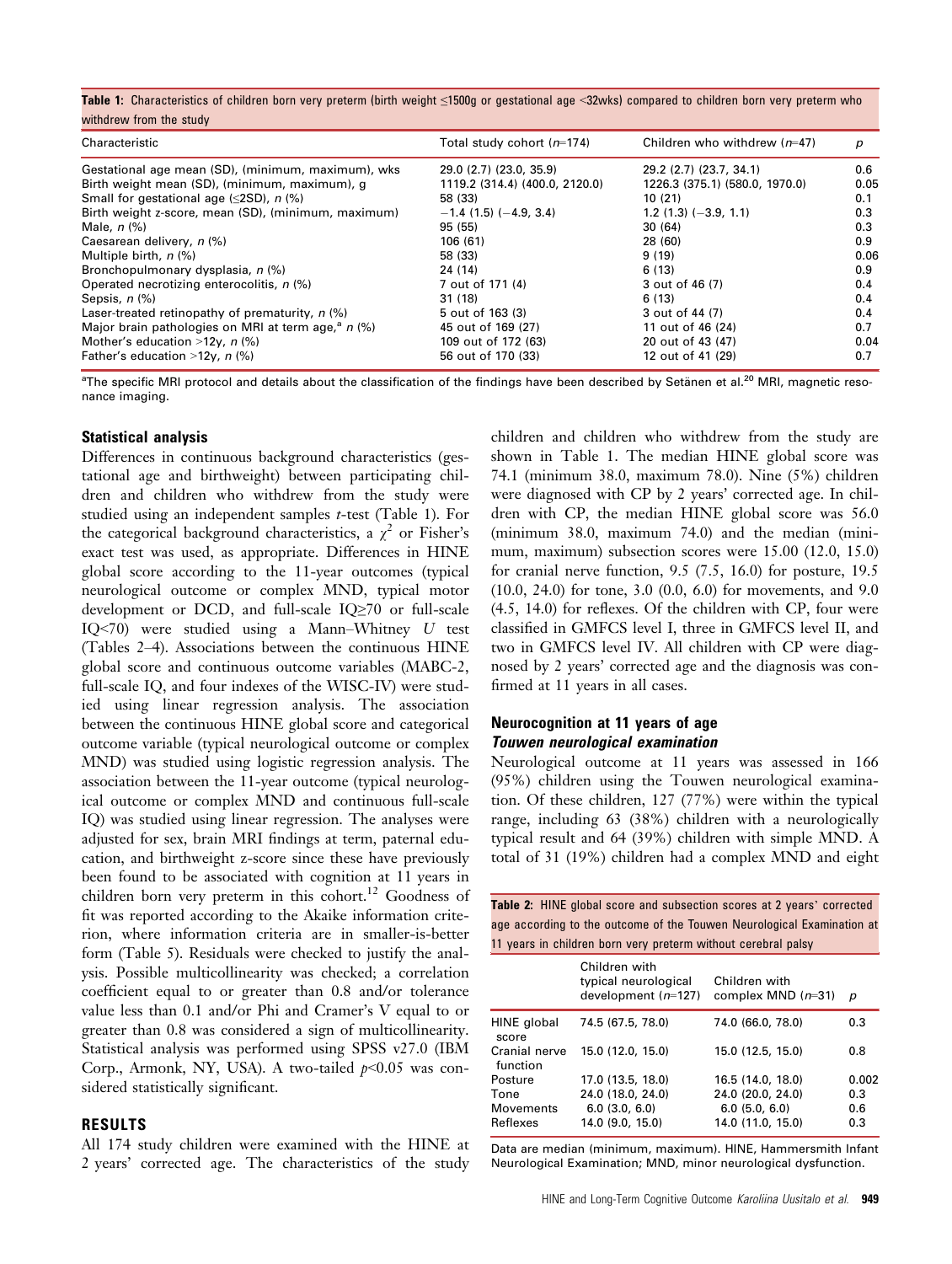Table 3: HINE global score and subsection scores at 2 years' corrected age according to the outcome of the MABC-2 at 11 years in children with-

out cerebral palsy born very preterm

|                        | Children with<br>typical motor<br>development<br>$(n=140)$ | Children with<br>$DCD(n=18)$ | р    |
|------------------------|------------------------------------------------------------|------------------------------|------|
| HINE global score      | 74.5 (67.5, 78.0)                                          | 74.3 (66.0, 76.5)            | 0.5  |
| Cranial nerve function | 15.0 (12.0, 15.0)                                          | 15.0(13.0, 15.0)             | 0.3  |
| Posture                | 17.0 (14.0, 18.0)                                          | 16.5 (13.5, 18.0)            | 0.06 |
| Tone                   | 24.0 (18.0, 24.0)                                          | 24.0 (20.0, 24.0)            | 0.7  |
| Movements              | $6.0$ $(3.0, 6.0)$                                         | $6.0$ $(5.0, 6.0)$           | 0.2  |
| Reflexes               | 14.0 (9.0, 15.0)                                           | 14.0 (11.0, 15.0)            | 0.7  |

Data are median (minimum, maximum). HINE, Hammersmith Infant Neurological Examination; MABC-2, Movement Assessment Battery for Children, Second Edition; DCD, developmental coordination disorder.

Table 4: HINE global score and subsection scores at 2 years' corrected age according to the outcome of the WISC-IV at 11 years (children with cerebral palsy are included)

|                        | Children with<br>full-scale IQ>70<br>$(n=150)$ | Children with<br>full-scale IQ<70<br>$(n=15)$ | р     |
|------------------------|------------------------------------------------|-----------------------------------------------|-------|
| HINE global score      | 74.5 (67.5, 78.0)                              | 73.0 (66.0, 75.5)                             | 0.02  |
| Cranial nerve function | 15.0(12.0.15.0)                                | 15.0 (13.0, 15.0)                             | 0.9   |
| Posture                | 17.0 (13.5, 18.0)                              | 16.0 (14.0, 18.0)                             | 0.007 |
| Tone                   | 24.0 (18.0, 24.0)                              | 23.0 (19.0, 24.0)                             | 0.1   |
| Movements              | $6.0$ $(3.0, 6.0)$                             | $6.0$ (5.0, 6.0)                              | 0.1   |
| Reflexes               | 14.0 (9.0, 15.0)                               | 14.0 (11.0, 15.0)                             | 0.3   |

Data are median (minimum, maximum). HINE, Hammersmith Infant Neurological Examination; WISC-IV, Wechsler Intelligence Scale for Children, Fourth Edition.

(5%) had CP. All but one of the children with CP were successfully examined.

A higher HINE global score at 2 years was associated with a decreased risk for complex MND in the Touwen neurological examination at 11 years when all study children were included; this was confirmed when adjusted for sex, brain MRI findings at term, paternal education, and birthweight z-score (Table 5). When children with CP were excluded, the association did not remain. Table 2 presents the median values of the HINE global score and subsection scores at 2 years according to the Touwen neurological examination at 11 years.

# MABC-2

The motor outcome of the 166 (95%) children was assessed with the MABC-2 at 11 years. Of these children, 140 (84%) had typical motor development, 18 (11%) had DCD, and eight (5%) had CP. All but one of the children with CP were successfully examined.

A higher HINE global score was associated with higher centiles in the MABC-2 even when adjusted (Table 5). When children with CP were excluded, the association did not remain. The median values of the HINE scores at 2 years according to the MABC-2 outcome at 11 years are shown in Table 3.

# WISC-IV

The cognitive outcome of all 174 (100%) children was assessed with the WISC-IV at 11 years. Of the 165 children without CP, 150 (91%) had a full-scale IQ equal to or greater than 70. Of the children with CP, four (44%) had a full-scale IQ equal to or greater than 70. The mean values of the full-scale IQ and four indexes at 11 years are shown in Table 6. In addition, Table 6 shows the associations between the HINE global score at 2 years and fullscale IQ and four indexes at 11 years. The full-scale IQ improved by 1.2 points when the HINE global score increased by one point  $(\beta=1.2, 95\%$  confidence interval [CI] 0.8–1.7,  $p<0.001$ ). The scatter plot of the HINE global score at 2 years and full-scale IQ at 11 years is shown in Figure 1. The median values of the HINE global score and subsection scores at 2 years according to the outcome of the WISC-IV at 11 years are shown in Table 6.

At 11 years, typical neurological development was associated with higher full-scale IQ  $(\beta=14.1, 95\% \text{ CI } 8.5-19.8,$  $p<0.001$ ); this was also the case when adjusted and when children with CP were excluded  $(\beta=10.6, 95\%$  CI 4.7– 16.4, p<0.001). Children with complex MND, compared to children with typical neurological development, had lower scores in full-scale IO  $(81.3 \text{ vs } 91.9, p=0.001)$ , perceptual reasoning (86.1 vs 95.6,  $p=0.002$ ), and working memory (82.1 vs 96.2,  $p<0.001$ ); however, the difference was not

Table 5: Associations between the HINE global score at 2 years' corrected age and complex MND or centiles in the MABC-2 in all 11-year-old children born very preterm and children without cerebral palsy

|                  |     | All study children |         |                  |     | Children without CP |     |                  |  |  |  |
|------------------|-----|--------------------|---------|------------------|-----|---------------------|-----|------------------|--|--|--|
| Outcome variable | 0R  | 95% CI             | D       | <b>AIC</b>       | 0R  | 95% CI              | р   | AIC              |  |  |  |
| Complex MND      |     |                    |         |                  |     |                     |     |                  |  |  |  |
| Unadjusted       | 0.8 | $0.8 - 0.9$        | 0.001   | 69.4 $(n=166)$   | 1.1 | $0.9 - 1.2$         | 0.4 | 64.3 $(n=158)$   |  |  |  |
| Adjusted         | 0.8 | $0.7 - 0.9$        | 0.001   | 140.7 $(n=157)$  | 1.1 | $0.9 - 1.3$         | 0.4 | $131.5(n=149)$   |  |  |  |
| MABC-2           |     |                    |         |                  |     |                     |     |                  |  |  |  |
| Unadiusted       | 1.4 | $0.7 - 2.1$        | < 0.001 | 1519.2 $(n=166)$ | 1.1 | $-0.3$ to 2.6       | 0.1 | 1449.2 $(n=158)$ |  |  |  |
| Adjusted         | 0.9 | $0.2 - 1.7$        | 0.02    | 1426.4 $(n=157)$ | 0.5 | $-0.8$ to 1.9       | 0.4 | 1356.6 $(n=149)$ |  |  |  |
|                  |     |                    |         |                  |     |                     |     |                  |  |  |  |

HINE, Hammersmith Infant Neurological Examination; MND, minor neurological dysfunction; MABC-2, Movement Assessment Battery for Children, Second Edition; CP, cerebral palsy; OR, odds ratio; CI, confidence interval; AIC, Akaike information criterion (smaller-is-better form).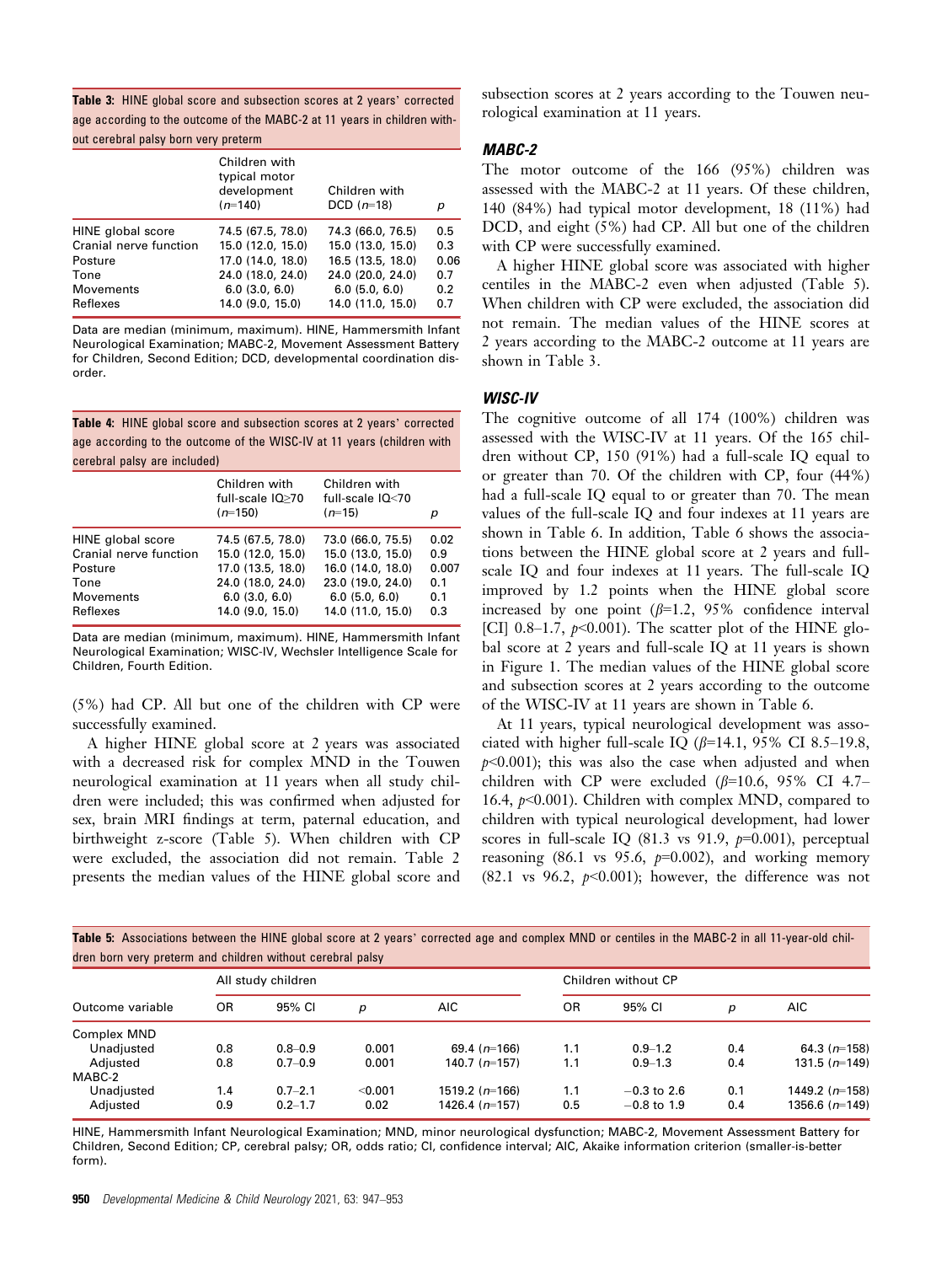|  | Table 6: Mean values of full-scale IQ and four indexes assessed with the WISC-IV at 11 years in children born very preterm and their association with |  |  |  |  |  |  |  |
|--|-------------------------------------------------------------------------------------------------------------------------------------------------------|--|--|--|--|--|--|--|
|  | the HINE global score at 2 years' corrected age                                                                                                       |  |  |  |  |  |  |  |

|                      |                                 |                           | HINE global score at 2 years |                              |             |                               |       |      |               |             |  |
|----------------------|---------------------------------|---------------------------|------------------------------|------------------------------|-------------|-------------------------------|-------|------|---------------|-------------|--|
|                      | All study children<br>$(n=174)$ | Children without CP       |                              | All study children $(n=174)$ |             | Children without CP $(m=165)$ |       |      |               |             |  |
|                      |                                 | $(n=165)$                 | $R^2$                        |                              | 95% Cl p    |                               | $R^2$ |      | 95% CI        | p           |  |
| Full-scale IQ        | 87.7 (17.6) (40.0, 131.0)       | 89.1 (16.2) (40.0, 131.0) | 0.14                         | 1.2                          | $0.8 - 1.7$ | $<$ 0.001                     | 0.04  | 1.2  | $0.3 - 2.1$   | 0.01        |  |
| Verbal comprehension | 89.8 (14.9) (46.0, 122.0)       | 90.6(14.1)(46.0, 122.0)   | 0.07                         | 0.7                          | $0.4 - 1.1$ | $<$ 0.001 $^{\circ}$          | 0.03  | 1.0  | $0.2 - 1.8$   | 0.02        |  |
| Perceptual reasoning | 91.6 (17.3) (40.0, 122.0)       | 93.1 (15.8) (51.0, 122.0) | 0.16                         | 1.3                          | $0.8 - 1.7$ | $<$ 0.001 $^{\circ}$          | 0.05  | -1.3 | $0.4 - 2.2$   | $0.006^{a}$ |  |
| Working memory       | 92.2 (16.7) (46.0, 133.0)       | 93.1 (16.1) (46.0, 133.0) | 0.04                         | 0.6                          | $0.2 - 1.1$ | 0.008                         | 0.01  | 0.5  | $-0.5$ to 1.4 | 0.3         |  |
| Processing speed     | 93.6(17.6)(47.0, 153.0)         | 94.7 (16.7) (47.0, 153.0) | 0.11                         | 1.1                          | $0.6 - 1.5$ | $<$ 0.001 $^{\circ}$          | 0.01  | 0.7  | $-0.3$ to 1.7 | 0.2         |  |

Data are mean (SD) (minimum, maximum), unless otherwise stated. <sup>a</sup>p<0.05 adjusted for sex, brain MRI findings at term, paternal education, and birth weight z-score.<sup>12</sup>WISC-IV, Wechsler Intelligence Scale for Children, Fourth Edition; HINE, Hammersmith Infant Neurological Examination; CP, cerebral palsy; CI, confidence interval; MRI, magnetic resonance imaging.

statistically significant for verbal comprehension (88.5 vs 91.7,  $p=0.3$  and processing speed (90.0 vs 96.3,  $p=0.06$ ). Severe cognitive impairment was more common in children with complex MND compared to children with a neurological outcome within the typical range at 11 years  $(26\% \text{ vs } 3\%, p<0.001).$ 

# **DISCUSSION**

This study showed that a structured neurological examination at 2 years' corrected age was associated with cognitive development at 11 years in a regional cohort of children born very preterm from 2001 to 2006 in Turku, Finland. To our knowledge, this is the first study to show an association between the HINE at 2 years and general intelligence at middle-school age. When the HINE global score increased by 1 point, the subsequent full-scale IQ was improved by 1.2 points. In addition, severe cognitive impairment was significantly more common in 11-year-old children with complex MND compared to children with typical neurological development at 11 years.

A higher HINE global score at 2 years was associated with better general intelligence, verbal comprehension, perceptual reasoning, and processing speed at 11 years even when adjusted for sex, brain MRI findings at term, paternal education, and birthweight z-score. Associations with reasoning abilities, that is, verbal comprehension and perceptual reasoning, were evident even when the children with CP were excluded. A structured neurological examination at 2 years seems to tap aspects of cognitive development even at 11 years. Our results are in line with the findings by Romeo et al.,  $^{23,24}$  which showed that the HINE at 3, 6, 9, and 12 months of corrected age provides information about the cognitive outcome at 2 years of corrected age in children born preterm with and without CP.

The association between complex MND and adverse cognitive development is consistent with previous data.<sup>7,17</sup> In our study, the prevalence of severe cognitive impairment in 11-year-olds with complex MND was as high as 26%. In contrast, the prevalence of severe cognitive impairment in children with typical neurological development was 3%,



Figure 1: Scatter plot of the Hammersmith Infant Neurological Examination (HINE) global score at 2 years' corrected age and full-scale IQ at 11 years in children born very preterm ( $n=174$ ). The vertical line represents a full-scale IQ of 70.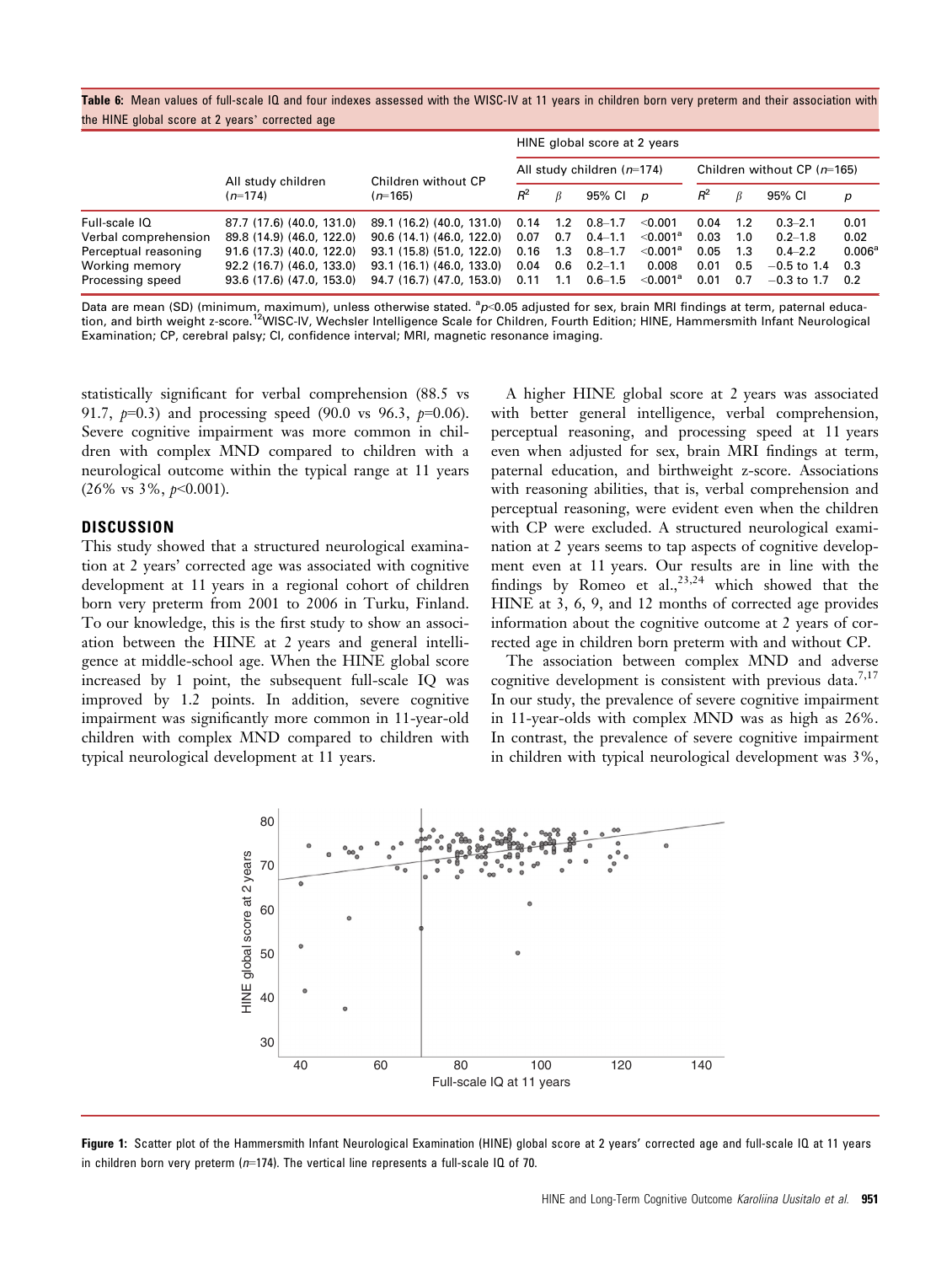which is in line with a national register study that reported a severe cognitive impairment prevalence rate of 2.5% in 7-year-olds born very preterm.<sup>13</sup> The high rate of severe cognitive impairment underlines not only the clinical relevance of complex MND but also the importance of its early detection that launches the targeted support services.

A higher HINE score at 2 years was associated with better neurological and motor outcomes at 11 years and was statistically significant even when adjusted. These associations were not statistically significant when children with CP were excluded. In this study and in line with clinical experience, complex MND or DCD at 11 years in children without CP could not be predicted based on a single HINE assessment performed at 2 years. However, studies have shown that the HINE is a reliable tool for the early identification of CP8 and correlates with neonatal brain MRI findings.<sup>25</sup> These results are supported by a recent systematic review by Caesar et al.,<sup>26</sup> which showed that although the HINE has high sensitivity and specificity for the prediction of severe motor impairments, it was not as discriminative for mild-to-moderate motor impairments. Thus, it is reasonable that the association between the HINE and neurological and motor development was not statistically significant when children with CP were excluded.<sup>27</sup>

In this study, we did not assess HINE scores at 2 years according to the brain imaging findings at term age because we previously reported that the negative predictive value of normal findings or minor pathologies in brain MRI for a HINE global score greater than 70 was 90.3% and the positive predictive value of major pathologies for a HINE global score equal to or less than 70 was  $31.5\%$ .<sup>28</sup> According to Hadders-Algra, complex MND is likely to associate with structural brain deficit and may be considered as a borderline form of  $CP$ .<sup>17</sup> Despite the emergence of more information regarding the possible alterations in brain structure and function behind non-CP neurodevelopmental impairments,<sup>6,29</sup> the connection is not as well known as with CP and its brain pathology.

The HINE subscale score of posture was statistically significantly lower in children with complex MND and children with severe cognitive impairment compared to children without these impairments. This is in line with previous data showing that children at high risk for neurodevelopmental impairments exhibit more challenges in postural control compared to children with typical neurodevelopment, who seem to have a better repertoire of postural control mechanisms.<sup>30</sup>

Compared to CP, the identification of infants at risk for subsequent MND, DCD, or cognitive disability is challenging. A suboptimal outcome on neonatal neurological examination and severe pathologies on neonatal brain MRI increase the risk for cognitive delay at 2 years.<sup>14,31</sup> Early diagnosis of CP involves a combination of neuroimaging and standardized neurological and motor assessments. In this study, the HINE was performed primarily to evaluate neurological condition at 2 years' corrected age and

confirm that all children with CP were diagnosed correctly. To evaluate cognition at 2 years, the Bayley Scales of Infant Development, Second Edition, was conducted in the study cohort as described by Munck et al.<sup>32</sup> However, the HINE together with a parental questionnaire, for example, the Parent Report of Children's Abilities-Revised, $33$  could offer an alternative method to identify children at risk for subsequent cognitive impairment in clinical settings where comprehensive cognitive assessments are not available.

The strength of our study is that it was a longitudinal prospective cohort study. Retention rate was reasonably high. The assessments of neurocognitive outcomes were performed by trained specialists. All assessments were conducted using the latest full versions instead of abbreviated measures. Regarding the WISC-IV, up-to-date national norms were used to classify severe cognitive impairment. This study had some limitations. It was a single-centre study with a relatively small subgroup of children with adverse outcomes, which might limit the generalizability of the findings. It was not possible to compare the results with peers born at term in the absence of a control group. Another potential limitation was that the MABC-2 was not done repeatedly as suggested in the latest recommendations.<sup>5</sup> However, the most recent guidelines were published after the data collection of this study. In addition, the numbers of children with CP, complex MND, DCD, and severe cognitive impairment were moderate, which might limit the generalizability of the findings.

In conclusion, the HINE performed at 2 years helped to detect the risk of cognitive impairment at 11 years in children born very preterm even in the absence of CP. Interestingly, the HINE, which is primarily used to assess neurological status at an early age, was associated with cognitive outcome at middle-school age, but not with neurological and motor developmental outcomes in children without CP. The clinical importance of this finding should be explored in future studies. We emphasize the risk of neurocognitive impairments even in the absence of CP and the importance of their early recognition and initiation of targeted support services in due time to optimize the development of neurocognition.

# ACKNOWLEDGEMENTS

We thank Mari Koivisto for statistical support. All phases of this study were supported by grants from the Arvo and Lea Ylppö Foundation, Emil Aaltonen Foundation, Finnish Medical Foundation, Finska Läkaresällskapet, Yrjö Jahnsson Foundation, and the Foundation for Paediatric Research.

## DATA AVAILABILITY STATEMENT

Data available on request from the authors.

# SUPPORTING INFORMATION

The following additional material may be found online: Figure S1: Study flow chart showing participant selection. Appendix S1: The PIPARI Study Group.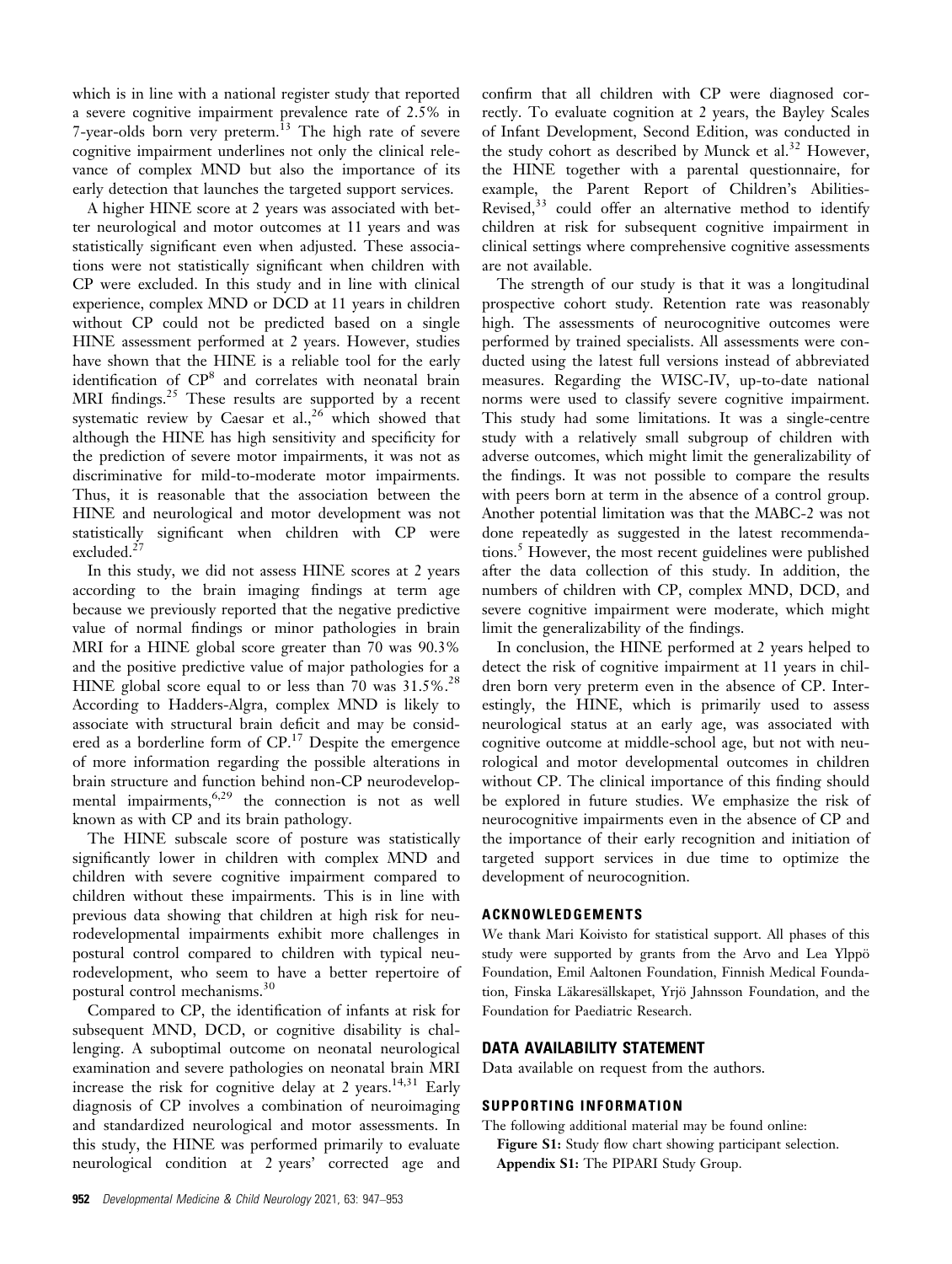## **REFERENCES**

- 1. Pascal A, Govaert P, Oostra A, Naulaers G, Ortibus E, Van den Broeck C. Neurodevelopmental outcome in very preterm and very-low-birthweight infants born over the past decade: a meta-analytic review. Dev Med Child Neurol 2018; 60: 342–55.
- 2. Sellier E, Platt MJ, Andersen GL, et al. Decreasing prevalence in cerebral palsy: a multi-site European population-based study, 1980 to 2003. Dev Med Child Neurol 2016; 58: 85–92.
- 3. Arnaud C, Daubisse-Marliac L, White-Koning M, et al. Prevalence and associated factors of minor neuromotor dysfunctions at age 5 years in prematurely born children: the EPIPAGE study. Arch Pediatr Adolesc Med 2007; 161: 1053–61.
- 4. Spittle AJ, Cameron K, Doyle LW, Cheong JL, Victorian Infant Collaborative Study Group. Motor impairment trends in extremely preterm children: 1991–2005. Pediatrics 2018; 141: e20173410.
- 5. Blank R, Barnett AL, Cairney J, et al. International clinical practice recommendations on the definition, diagnosis, assessment, intervention, and psychosocial aspects of developmental coordination disorder. Dev Med Child Neurol 2019; 61: 242–85.
- 6. Hadders-Algra M. The Neurological Examination of the Child with Minor Neurological Dysfunction. 3rd edn. London: Mac Keith Press, 2010.
- 7. Broström L, Vollmer B, Bolk J, Eklöf E, Ådén U. Minor neurological dysfunction and associations with motor function, general cognitive abilities, and behaviour in children born extremely preterm. Dev Med Child Neurol 2018; 60: 826–32.
- 8. Novak I, Morgan C, Adde L, et al. Early, accurate diagnosis and early intervention in cerebral palsy: advances in diagnosis and treatment. JAMA Pediatr 2017; 171: 897–907.
- 9. Hadders-Algra M, Tacke U, Pietz J, Rupp A, Philippi H. Reliability and predictive validity of the Standardized Infant NeuroDevelopmental Assessment neurological scale. Dev Med Child Neurol 2019; 61: 654–60.
- 10. Haataja L, Mercuri E, Regev R, et al. Optimality score for the neurologic examination of the infant at 12 and 18 months of age. *J Pediatr* 1999; 135: 153-61.
- 11. Brydges CR, Landes JK, Reid CL, Campbell C, French N, Anderson M. Cognitive outcomes in children and

adolescents born very preterm: a meta-analysis. Dev Med Child Neurol 2018; 60: 452–68.

- 12. Nyman A, Korhonen T, Munck P, Parkkola R, Lehtonen L, Haataja L. Factors affecting the cognitive profile of 11-year-old children born very preterm. Pediatr Res 2017; 82: 324–32.
- 13. Hirvonen M, Ojala R, Korhonen P, et al. Intellectual disability in children aged less than seven years born moderately and late preterm compared with very preterm and term-born children: a nationwide birth cohort study. *J Intellect Disabil Res* 2017; 61: 1034-54.
- 14. Spittle AJ, Walsh JM, Potter C, et al. Neurobehaviour at term-equivalent age and neurodevelopmental outcomes at 2 years in infants born moderate-to-late preterm. Dev Med Child Neurol 2017; 59: 207–15.
- 15. PIPARI. Development and functioning of very low birth weight infants from infancy to school age [Internet]. Turku, Finland: University of Turku. [https://sites.](https://sites.utu.fi/pipari/en/) [utu.fi/pipari/en/](https://sites.utu.fi/pipari/en/) (accessed 7 March 2021).
- 16. Palisano R, Rosenbaum P, Walter S, Russell D, Wood E, Galuppi B. Development and reliability of a system to classify gross motor function in children with cerebral palsy. Dev Med Child Neurol 1997; 39: 214–23.
- 17. Hadders-Algra M. Two distinct forms of minor neurological dysfunction: perspectives emerging from a review of data of the Groningen Perinatal Project. Dev Med Child Neurol 2002; 44: 561–71.
- 18. Henderson S, Sugden D. The movement assessment battery for children. Phys Ther 1992; 23: 286–94.
- 19. Henderson S, Sugden D, Barnett A. Movement Assessment Battery for Children-2: Examiner's Manual. London: Harcourt Assessment, 2007.
- 20. Setänen S, Lehtonen L, Parkkola R, Matomäki J, Haataja L. The motor profile of preterm infants at 11 y of age. Pediatr Res 2016; 80: 389–94.
- 21. Wechsler D. Wechsler Intelligence Scale for Children-IV. Handbook I. Administration and Scoring. Helsinki, Finland: Jyväskylä Psykologien Kustannus, 2011.
- 22. Wechsler D. Wechsler Intelligence Scale for Children-IV. Handbook II. Theoretical Background, Standardization and Interpretation. Helsinki, Finland: Jyväskylä Psykologien Kustannus, 2011.
- 23. Romeo DMM, Cioni M, Scoto M, Pizzardi A, Romeo MG, Guzzetta A. Prognostic value of a scorable neuro-

logical examination from 3 to 12 months post-term age in very preterm infants: a longitudinal study. Early Hum Dev 2009; 85: 405–8.

- 24. Romeo DM, Cowan FM, Haataja L, et al. Hammersmith Infant Neurological Examination for infants born preterm: predicting outcomes other than cerebral palsy. Dev Med Child Neurol 2020. [https://doi.org/10.1111/](https://doi.org/10.1111/dmcn.14768) [dmcn.14768](https://doi.org/10.1111/dmcn.14768) (Online ahead of print).
- 25. Haataja L, Mercuri E, Guzzetta A, et al. Neurologic examination in infants with hypoxic-ischemic encephalopathy at age 9 to 14 months: use of optimality scores and correlation with magnetic resonance imaging finding. *7 Pediatr* 2001: **138**: 332-7.
- 26. Caesar R, Colditz PB, Cioni G, Boyd RN. Clinical tools used in young infants born very preterm to predict motor and cognitive delay (not cerebral palsy): a systematic review. Dev Med Child Neurol 2021; 63: 387–95.
- 27. Colver A, Fairhurst C, Pharoah POD. Cerebral palsy. Lancet 2014; 383: 1240–9.
- 28. Setänen S, Lahti K, Lehtonen L, et al. Neurological examination combined with brain MRI or cranial US improves prediction of neurological outcome in preterm infants. Early Hum Dev 2014; 90: 851–6.
- 29. Dewey D, Thompson DK, Kelly CE, et al. Very preterm children at risk for developmental coordination disorder have brain alterations in motor areas. Acta Paediatr 2019; 108: 1649-60.
- 30. Hadders-Algra M. Typical and atypical development of reaching and postural control in infancy. Dev Med Child Neurol 2013; 55(Suppl. 4): 5–8.
- 31. Woodward LJ, Anderson PJ, Austin NC, Howard K, Inder TE. Neonatal MRI to predict neurodevelopmental outcome in preterm infants. N Engl  $\widetilde{f}$  Med 2006; 355: 685–94.
- 32. Munck P, Niemi P, Lapinleimu H, Lehtonen L, Haataja L. PIPARI Study Group. Stability of cognitive outcome from 2 to 5 years of age in very low birth weight children. Pediatrics 2012; 129: 503–8.
- 33. Johnson S, Marlow N, Wolke D, et al. Validation of a parent report measure of cognitive development in very preterm infants. Dev Med Child Neurol 2004; 46: 389–97.